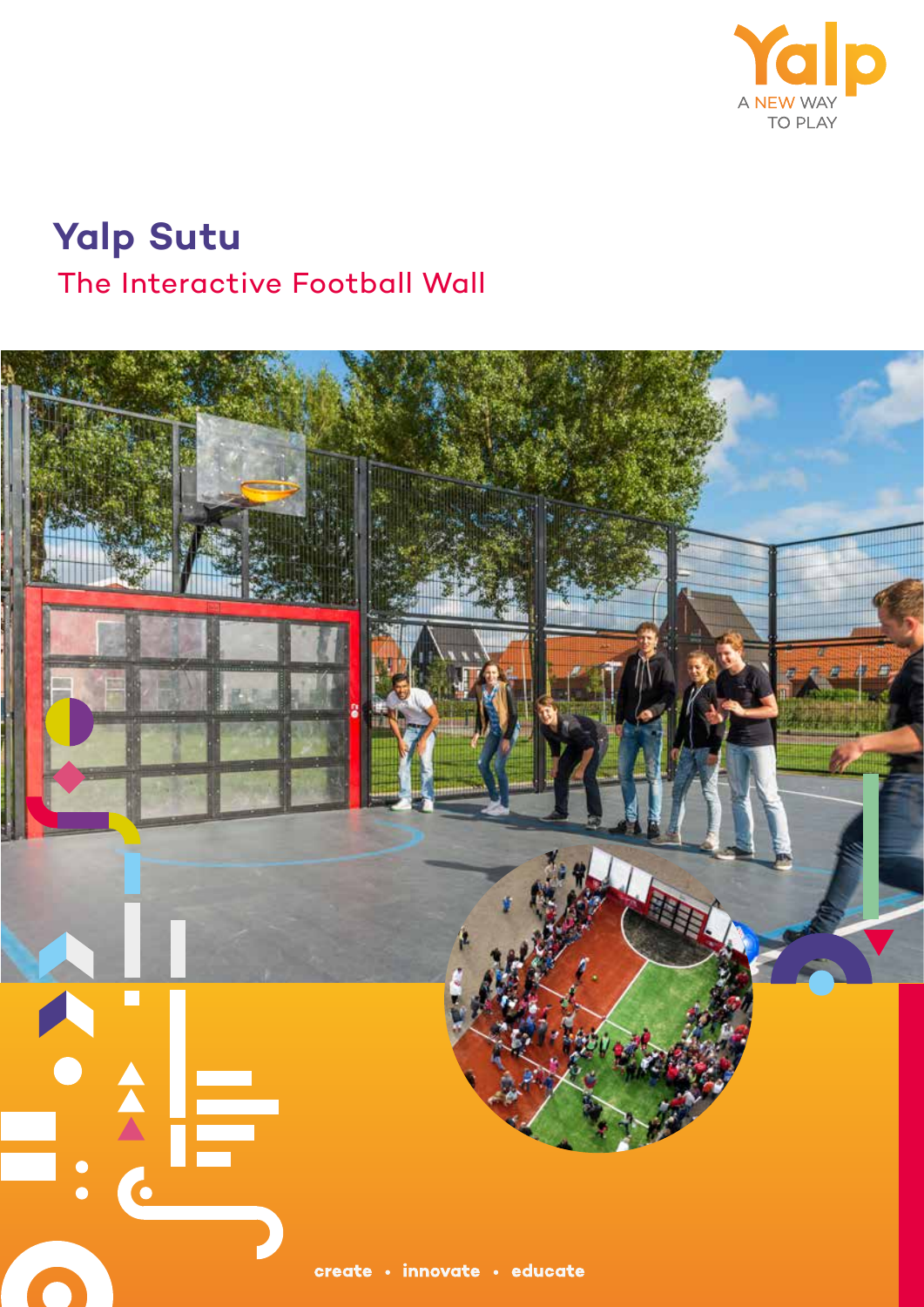пh.

# **What is the Yalp Sutu?**

The Yalp Sutu is an **Interactive Football Wall**, containing impact-sensitive panels which measure and react to ball impact.

**Vivid LED lights and audio speakers**  give players feedback and encouragement on their performance. At least 10 different games are included as standard.

Yalp Sutu is as entertaining as video games, yet fun, healthy and socially constructive like outdoor play.

**The Yalp Sutu is intended for - and loved by all ages.** This interactive football wall is solely developed by Yalp.

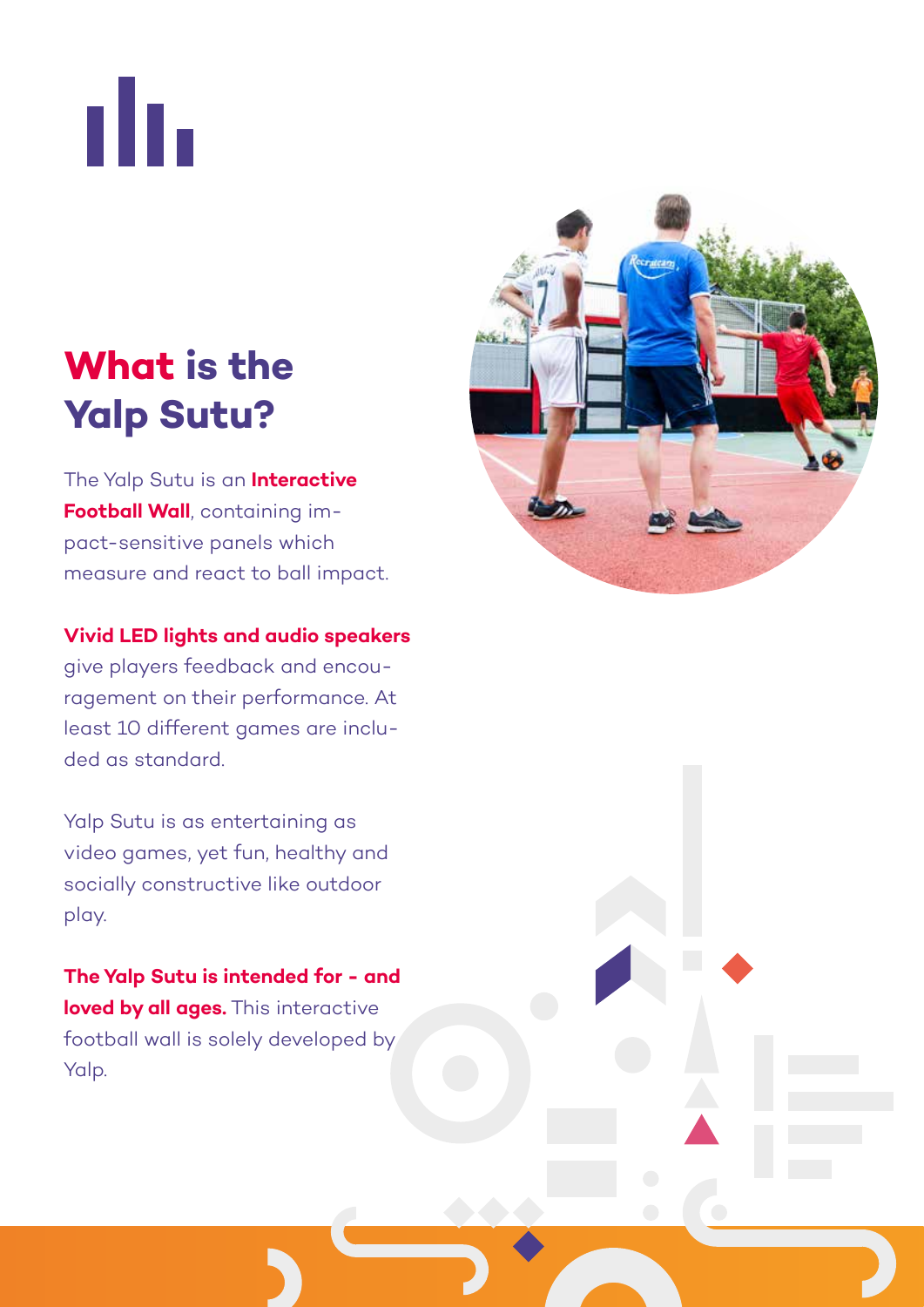

### **Sports Field Integration**

The Yalp Sutu can be placed as a free-standing product, but also be integrated into a sports arena (MUGA), or any other type of boarding. Discuss the options with your local dealer, but know **you can design the size of the courts, goal placements, lines, baskets and much more.** 

#### **Yalp Sutu in an existing sports arena**

Does your borough or area already have a sports arena? Give it an upgrade by placing a Yalp Sutu in the existing fencework. For a considerably lower budget, you will get an entirely new cage, and **the community will get new impulse towards exercise and physical health.** 



#### **The Games:**

**10 games are pre-installed - and more are developed ongoingly. These are uploaded to your Yalp Sutu automatically as they get released - FREE of charge! Here are a few examples:**



**Color Sutu:** Conquer your opponent by turning the wall into the color of your choice (red or green)



**Time Sutu:** Hit all panels before the time runs out! Time speeds up with every round.



**Speed Sutu:** Shoot as hard as possible. On the wall your speed will be shown in km/h. Many find it the most addictive game!



**Shape Sutu:** Shoot out the panels as they light up. Challenge yourself by shooting from further and further away. Who has the best shot?



**Spot Sutu:** Hit the lit target before it empties and set a score. Time speeds up with every round.



**Penalty Sutu:** Take penalties. Switch between keeper and shooter and win this knock-out game!